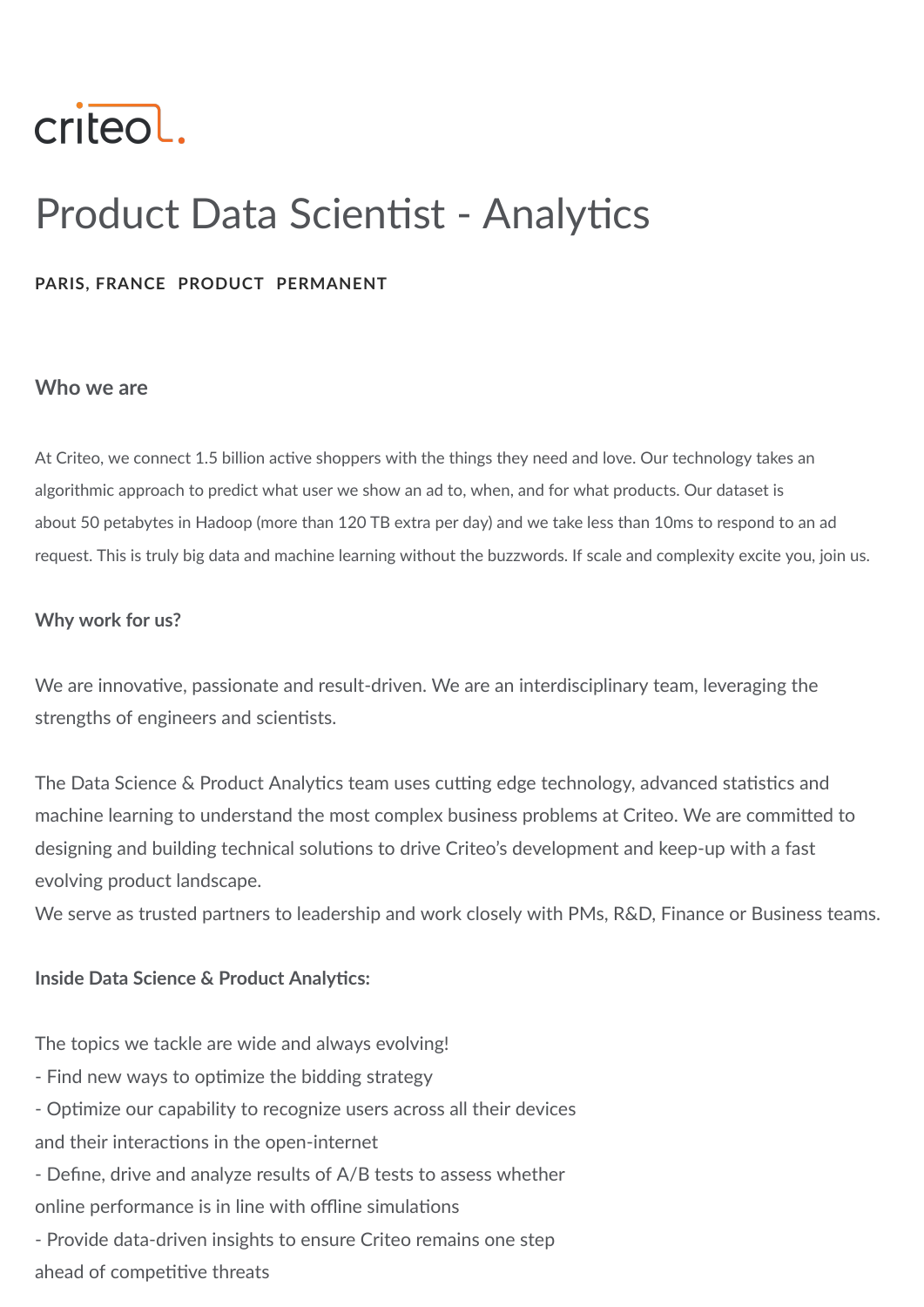- Identify and size development opportunities of new products

## **What will you be doing ?**

You enjoy solving real-world problems with data. Our business is built on a quantitative culture. You will be assigned to one or several projects. Overall, your responsibilities include:

- Build scalable analytic solutions using state of the art tools based on large and granular datasets
- Develop models and conduct statistical/machine learning analysis to measure the impact of your solutions
- Design, conduct and measure experiments (AB test)
- Identify and quantify opportunities for optimizations and product development
- Transform business problems into actionable insights

### **Who are you?**

- Master's degree or higher in a quantitative field (Mathematics, Computer Science, Physics, Engineering, Economics, etc.)

- Outstanding analytical skills and creative thinking
- Fluency in the core toolkit of Data Science:
- o R/Python; SQL/Hive
- o Manipulating large-scale data sets
- o Building data pipelines
- o Descriptive and predictive modeling
- o Implementing visualizations, dashboards, and reports
- Excellent interpersonal and communication skills, pro-active and independent
- Fun to work with !

Our Director of **#Analytics** and **[#datascience](https://twitter.com/hashtag/datascience?src=hash)** Charles-Henri unveil what's behind in term of missions, activities, tools, and scientific foundations on our **[#techblog](https://twitter.com/hashtag/techblog?src=hash)**.

# https://medium.com/criteo-labs/product-analytics-or-data-science-ce401b9140bd? source=friends\_link&sk=05d292d6d437d7eddf3e6da5f4d43bcc